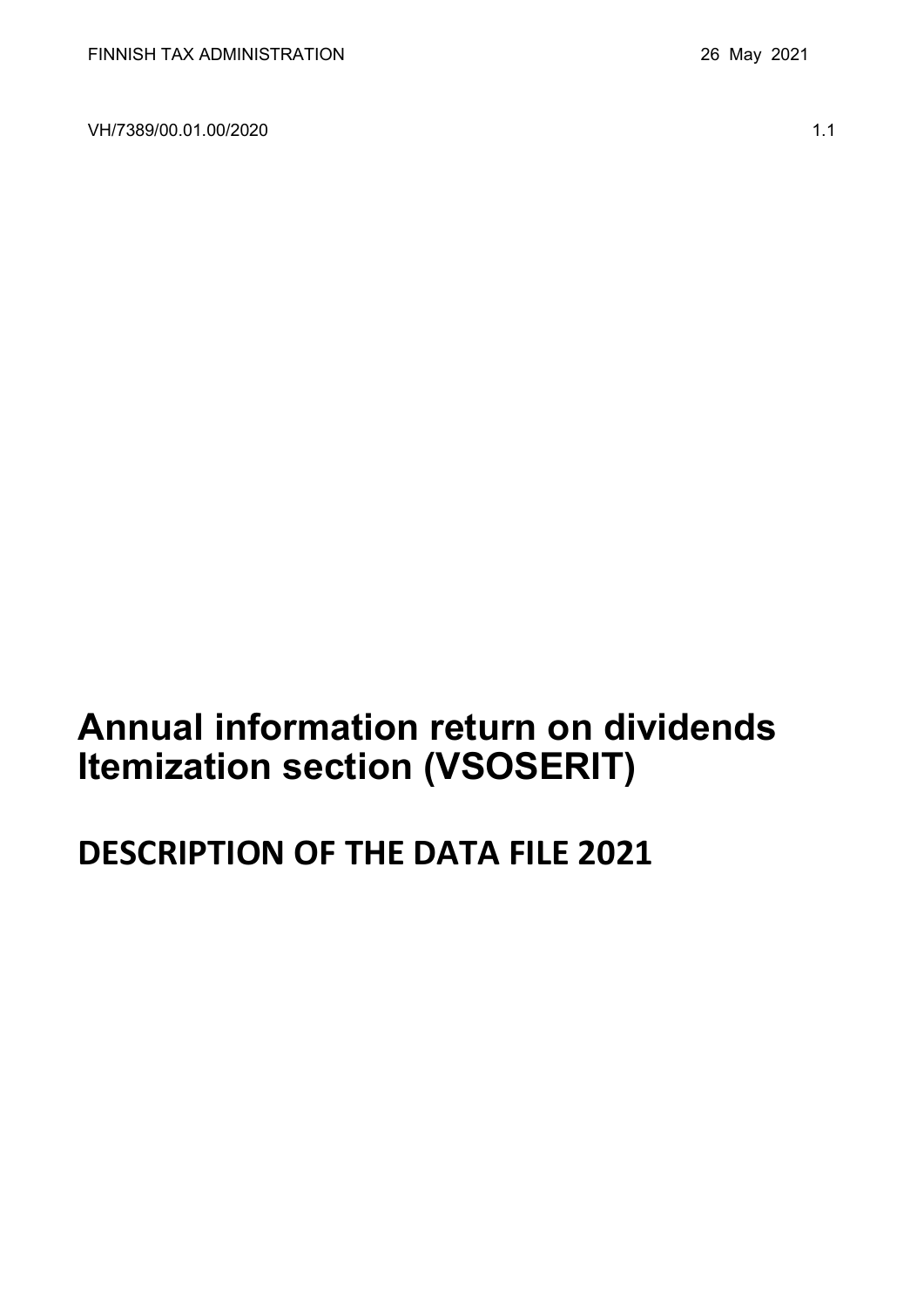#### **Table of contents**

| 1.             | <b>INTRODUCTION</b>                                               | $\overline{2}$ |
|----------------|-------------------------------------------------------------------|----------------|
| $2^{\circ}$    | <b>DESCRIPTION OF THE INFORMATION FLOW AND SUBMITTAL OF FILES</b> | $\overline{2}$ |
| $\mathbf{3}$   | <b>MAKING CORRECTIONS</b>                                         | $\mathbf{3}$   |
| 4              | <b>PERIOD OF VALIDITY</b>                                         | $\mathbf{3}$   |
| 5.             | <b>COMBINED INFORMATION FLOWS</b>                                 | 3              |
| 6              | <b>CHANGES ON THE PREVIOUS YEAR</b>                               | 3              |
| $\overline{7}$ | <b>LIST OF THE DATA CONTENT</b>                                   | 3              |
|                | 8 AUTOMATED CHECK PROCESSES                                       | 6              |
| 9              | <b>MESSAGES</b>                                                   | 7              |
|                | <b>10 EXAMPLE</b>                                                 | 7              |

#### **Version history**

| <b>Date</b> | <b>Version</b> | <b>Description</b>                              |
|-------------|----------------|-------------------------------------------------|
| 30.3.2021   | 1.1            | New check added.                                |
| 20.4.2021   |                | Fixed typo VSPSERIT -> VSOSERIT in paragraph 5. |
| 26.5.2021   |                | Record length has been corrected.               |
| 26.1.2021   | 1.0            | First release concerning the 2021 taxable year. |

#### <span id="page-1-0"></span>**1 INTRODUCTION**

This guidance explains the structure of the required inbound file and the check procedures that follow. For more information, see [General description for](https://www.vero.fi/globalassets/tietoa-verohallinnosta/ohjelmistokehittajille/s%C3%A4hk%C3%B6isen-ilmoittamisen-yleiskuvaus2.pdf)  [electronic filing of information returns \(pdf\)](https://www.vero.fi/globalassets/tietoa-verohallinnosta/ohjelmistokehittajille/s%C3%A4hk%C3%B6isen-ilmoittamisen-yleiskuvaus2.pdf) (*tax.fi > About us > IT developers > Data format specifications > General description for electronic filing of information returns*).

### <span id="page-1-1"></span>**2 DESCRIPTION OF THE INFORMATION FLOW AND SUBMITTAL OF FILES**

The filing of the return concerns the beneficiary's dividends for the tax year that **are ready for payment to him or her** even in cases where actual payment is not yet made.

To read more about annual information returns, go to [Forms](https://www.vero.fi/en/About-us/contact-us/forms/) (*tax.fi > About us > Contact us > Forms > Annual information).*

To check the method of identification required by this information flow, the required role and the place in the flow where authorisations are checked, go to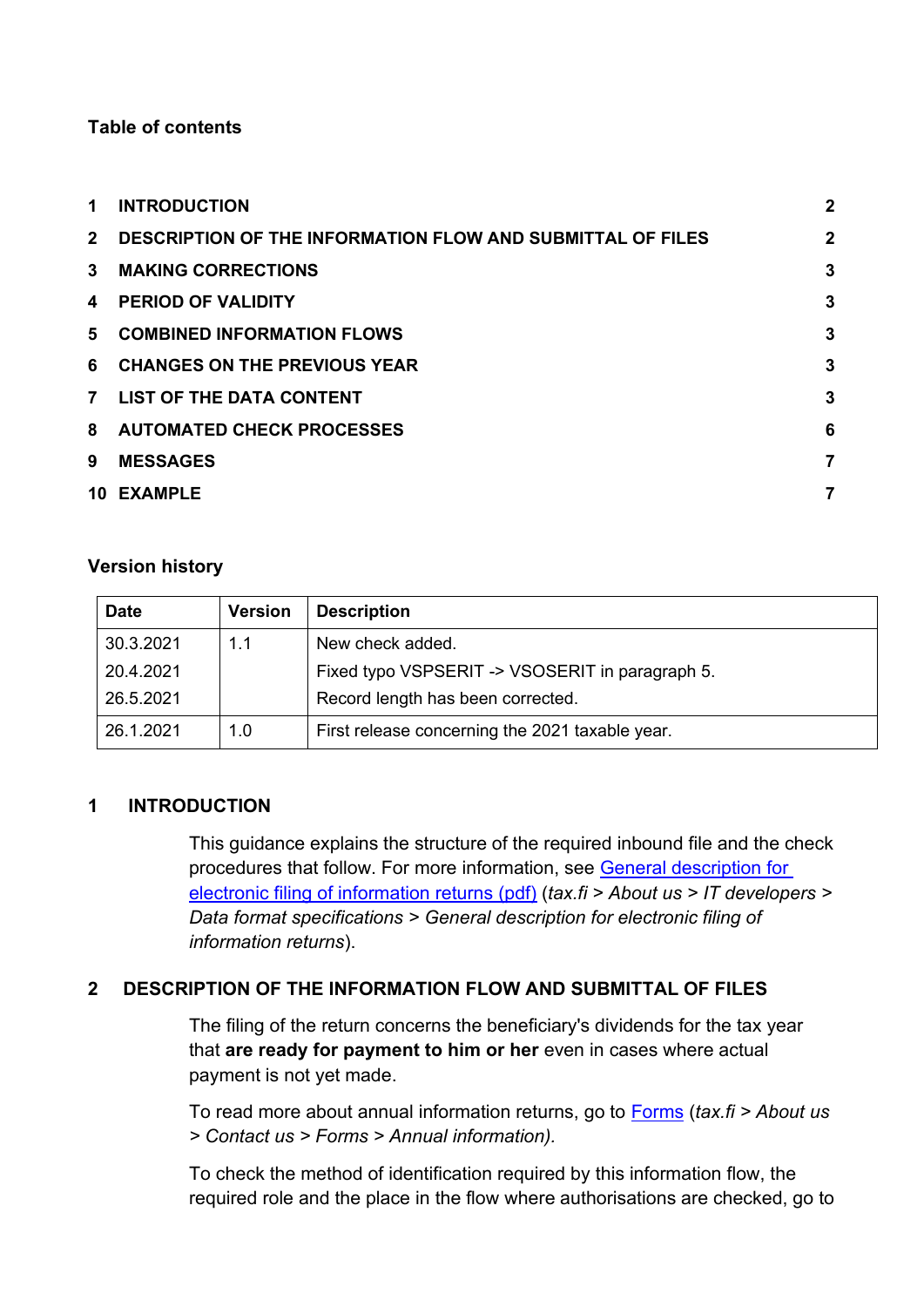[Methods of sign-in, roles and rights to represent organisations](https://www.ilmoitin.fi/webtamo/sivut/IlmoituslajiRoolit?kieli=en&tv=VSOSERIT) *[\(Ilmoitin.fi >](https://www.ilmoitin.fi/webtamo/sivut/IlmoituslajiRoolit?tv=VSY02C)  [Instructions and templates > Methods of sign-in, roles\)](https://www.ilmoitin.fi/webtamo/sivut/IlmoituslajiRoolit?tv=VSY02C).*

#### <span id="page-2-0"></span>**3 MAKING CORRECTIONS**

For year-specific instructions for making corrections, go to [Annual information](https://www.vero.fi/en/About-us/it_developer/data-format-specifications/annual_information_returns__instruction/)  [returns](https://www.vero.fi/en/About-us/it_developer/data-format-specifications/annual_information_returns__instruction/) (*tax.fi > About us > IT developers > Data format specifications > Making corrections to electronically filed submittals of information returns*).

#### <span id="page-2-1"></span>**4 PERIOD OF VALIDITY**

The file formatting and checks according to this specification come into force on 30 March 2021 and continue to be in force until a new version of the specification is released.

For information about deadlines for filing, see the year-specific schedule on [IT developers](https://www.vero.fi/tietoa-verohallinnosta/kehittaja/) (*vero.fi > Verohallinto > Ohjelmistokehittäjät > Aikataulu vvvv*). The schedule is available in Finnish and Swedish.

#### <span id="page-2-2"></span>**5 COMBINED INFORMATION FLOWS**

You may send us the following flows in the same computer file as you are sending your VSOSERIT flow:

- VSOSYHTV

#### <span id="page-2-3"></span>**6 CHANGES ON THE PREVIOUS YEAR**

| <b>Version</b> | Data Name   | Data element                                                                 | <b>Description</b>                                             |
|----------------|-------------|------------------------------------------------------------------------------|----------------------------------------------------------------|
| 1.1            | 236         | Quantity of shares                                                           | New check added #1747                                          |
|                | 387-400/198 | Send Date and Time                                                           | End position of data element has<br>been corrected 401 -> 400. |
| 1.0            |             | This is a new information flow, with 2021<br>as the first year of reporting. |                                                                |

### <span id="page-2-4"></span>**7 LIST OF THE DATA CONTENT**

| Positio Cod Co T<br>In | le  | $ ndi- $<br>tion<br>al | <b>IL/T</b> | Description     | Format          | Permissibl<br>e values: |
|------------------------|-----|------------------------|-------------|-----------------|-----------------|-------------------------|
| $1 - 8$                | 000 | P                      |             | File identifier | AN <sub>8</sub> | <b>VSOSERIT</b>         |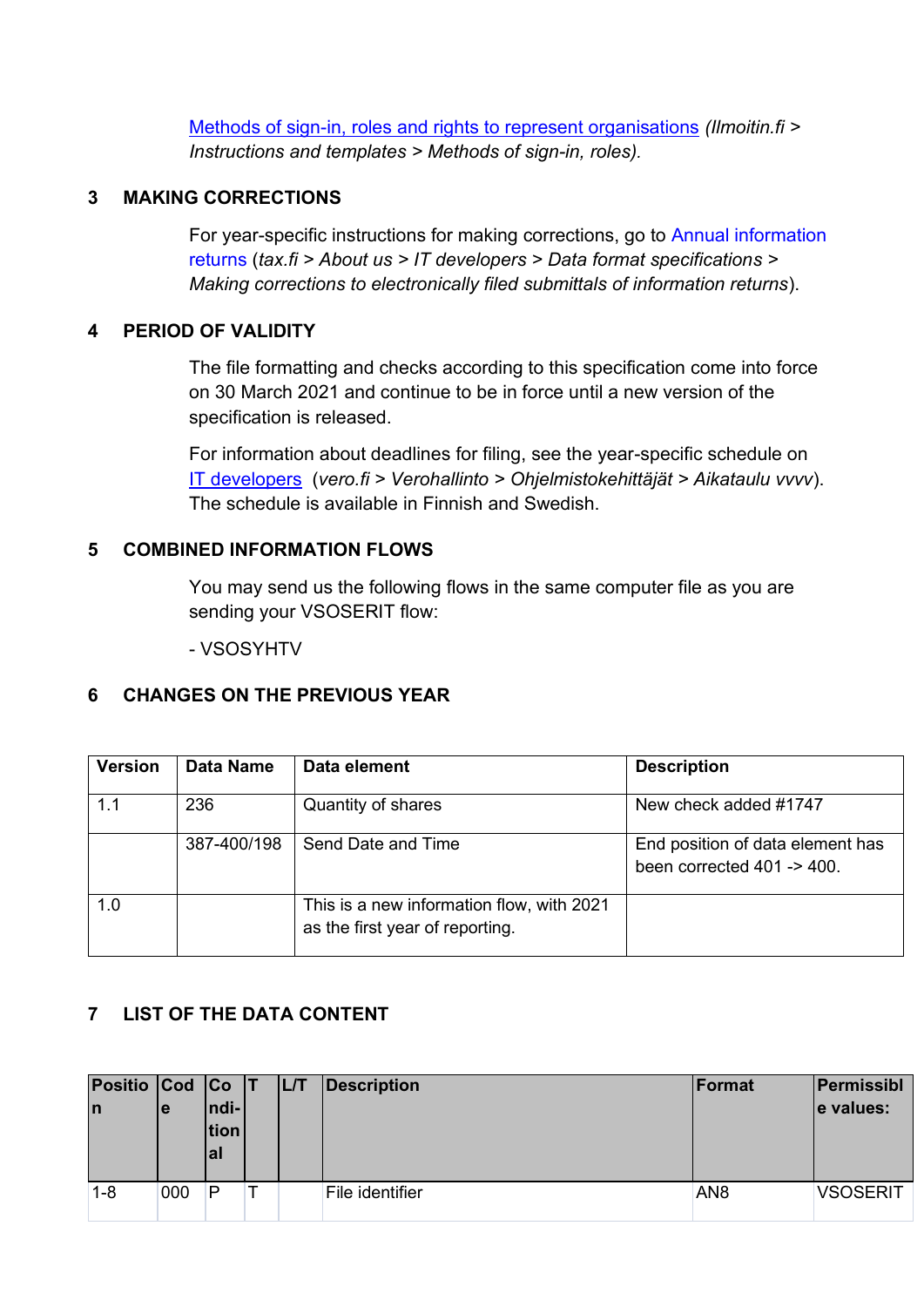| <b>Positio</b><br>$\mathsf{n}$ | <b>Cod</b><br>e | Co<br>ndi-<br>tion<br>al | T | LT       | <b>Description</b>                                                                                                                                                                                                                                                                                                                                    | <b>Format</b>                   | <b>Permissibl</b><br>e values: |
|--------------------------------|-----------------|--------------------------|---|----------|-------------------------------------------------------------------------------------------------------------------------------------------------------------------------------------------------------------------------------------------------------------------------------------------------------------------------------------------------------|---------------------------------|--------------------------------|
| 10                             | 082             | $\vee$                   |   |          | Deletion                                                                                                                                                                                                                                                                                                                                              | A <sub>1</sub>                  | D                              |
| $12 - 15$                      | 058             | $\mathsf{P}$             | Т | $\star$  | Year of payment<br>The calendar year when the dividends are<br>available for cash payment to the beneficiary.<br>For more information, see section 2 and the<br>guidance for completing the return form.                                                                                                                                              | <b>VVVV</b>                     | 2021                           |
| $17 - 25$                      | 010             | $\mathsf{P}$             | Т | $^\star$ | Business ID of the distributing company                                                                                                                                                                                                                                                                                                               | <b>YTUNNUS2</b>                 |                                |
| 27-28                          | 084             | ${\sf P}$                | T | $\star$  | Type of Payment<br>$01 = Dividends$<br>04 = Distribution of retained earnings,<br>taxable as dividends<br>(03 Fully taxable distribution of dividends by a<br>REIT company, only applies to REIT)<br>07 Paid dividends on a nominee-registered<br>share, held by a Finnish resident taxpayer<br>(beneficial owner not known)<br>08 Non-cash dividends | N <sub>2</sub>                  | 01,03,04                       |
| 30-32                          |                 |                          |   |          | Reserve space                                                                                                                                                                                                                                                                                                                                         |                                 |                                |
| 34-37                          | 207             | P                        |   |          | The tax year for which the dividends were<br>distributed                                                                                                                                                                                                                                                                                              | <b>VVVV</b>                     |                                |
| 39-46                          | 211             | $\mathsf{P}$             | Т | $^\star$ | The date of the decision to distribute dividends                                                                                                                                                                                                                                                                                                      | <b>PPKKVVVV</b>                 |                                |
| 48-55                          | 212             | P                        | Т | $\star$  | Date of commencement of the payment (first<br>date of payment as notified by the distributing<br>company)                                                                                                                                                                                                                                             | <b>PPKKVVVV</b>                 |                                |
| 57                             | 210             | P                        |   |          | Type of incorporation on the date of the<br>decision to distribute dividends<br>$J = A$ stock-exchange listed company (§ 33a.2,<br>Income Tax Act.) or<br>$M =$ Another type of company.                                                                                                                                                              | AN <sub>1</sub>                 | J, M,                          |
| 59-69                          | 083             | $\mathsf{P}$             | Т |          | Beneficiary's Business ID or personal ID                                                                                                                                                                                                                                                                                                              | <b>YTUNNUS  </b><br><b>HETU</b> |                                |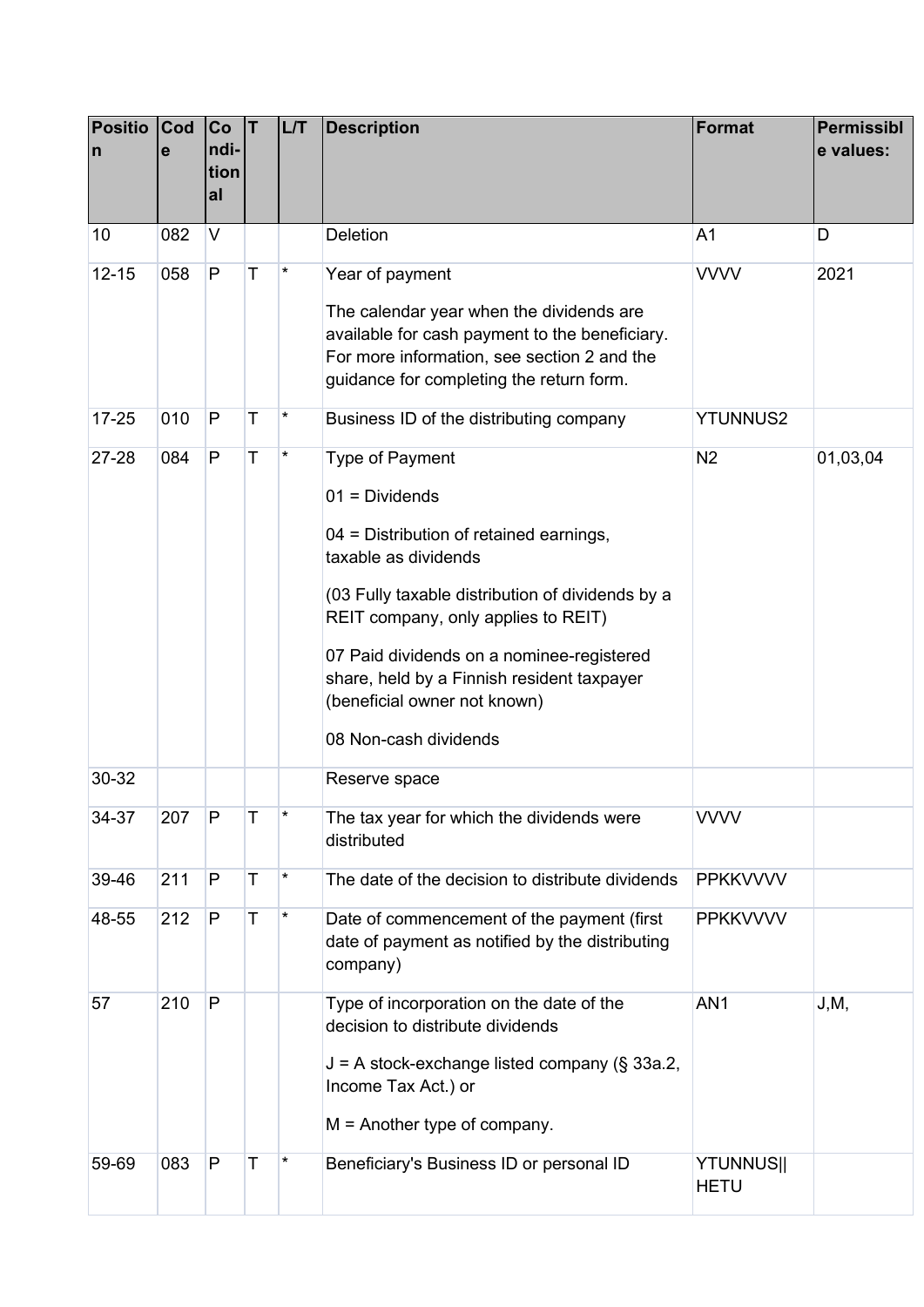| <b>Positio</b><br>$\mathsf{n}$ | Cod<br>е | Co<br>ndi-<br>tion<br>al | İΤ              | <b>L/T</b> | <b>Description</b>                                                                                                                           | Format                 | <b>Permissibl</b><br>e values: |
|--------------------------------|----------|--------------------------|-----------------|------------|----------------------------------------------------------------------------------------------------------------------------------------------|------------------------|--------------------------------|
| 71-94                          | 085      | V                        | ET <sup>*</sup> | V/P        | Beneficiary's name                                                                                                                           | <b>AN24</b>            |                                |
| 96-109                         | 234      | P                        |                 |            | Dividends (Gross amount)                                                                                                                     | R <sub>11,2</sub>      |                                |
| 111-124 235                    |          | $V/P$ <sup>*</sup>       |                 |            | Amounts withheld on the dividends                                                                                                            | R <sub>11,2</sub>      |                                |
| 126-137 236                    |          | P                        |                 | $\star$    | Quantity of shares                                                                                                                           | $+N12$                 |                                |
| 139                            | 237      | V                        |                 |            | Carries YEL/MYEL pension insurance<br>$(0=No, 1=Yes)$                                                                                        | N <sub>1</sub>         | 0,1                            |
| 141                            | 238      | $\vee$                   |                 |            | Residential property used by shareholder<br>$(0=No, 1=Yes)$                                                                                  | N <sub>1</sub>         | 0,1                            |
| 143                            | 239      | $\vee$                   |                 |            | Shareholder borrowing<br>$(0=No, 1=Yes)$                                                                                                     | N <sub>1</sub>         | 0,1                            |
| 145                            | 246      | V/P                      |                 |            | Non-cash dividend distribution paid as<br>$1 =$ shares<br>2= other assets than shares (such as real<br>estate property, an automobile, etc.) | N <sub>1</sub>         | 1,2                            |
| 147-155 247                    |          | V/P                      |                 |            | The company's Business ID, if shares were<br>distributed                                                                                     | <b>YTUNNUS</b>         |                                |
| 157-176 248                    |          | V/P                      |                 |            | Dividends, other than shares, paid in the form of AN20                                                                                       |                        |                                |
| 178-186 080                    |          | $\vee$                   | $ET$ $*$        |            | Account operator's/Third-party filer's Business<br>ID                                                                                        | <b>TIHOYHTEIS</b><br>O |                                |
| 188                            | 158      | $\vee$                   |                 | *          | Filer's role<br>1= account operator<br>2= securities depository<br>3= other foreign filer of annual information                              | N <sub>1</sub>         | 1, 2, 3                        |
| 190-259 067                    |          | V                        |                 | *          | Name of the securities depository where the<br>share was issued                                                                              | <b>AN70</b>            |                                |
| 261-290 068                    |          | $\vee$                   | $ET$ $*$        |            | ID code of the securities depository where the<br>share was issued                                                                           | <b>AN30</b>            |                                |
| 292-303 097                    |          | $\vee$                   | ET              |            | ISIN of the share                                                                                                                            | <b>ISINKOODI</b>       |                                |
| 305-324 049                    |          | V                        | ET              |            | Transaction code or other identifier                                                                                                         | <b>AN20</b>            |                                |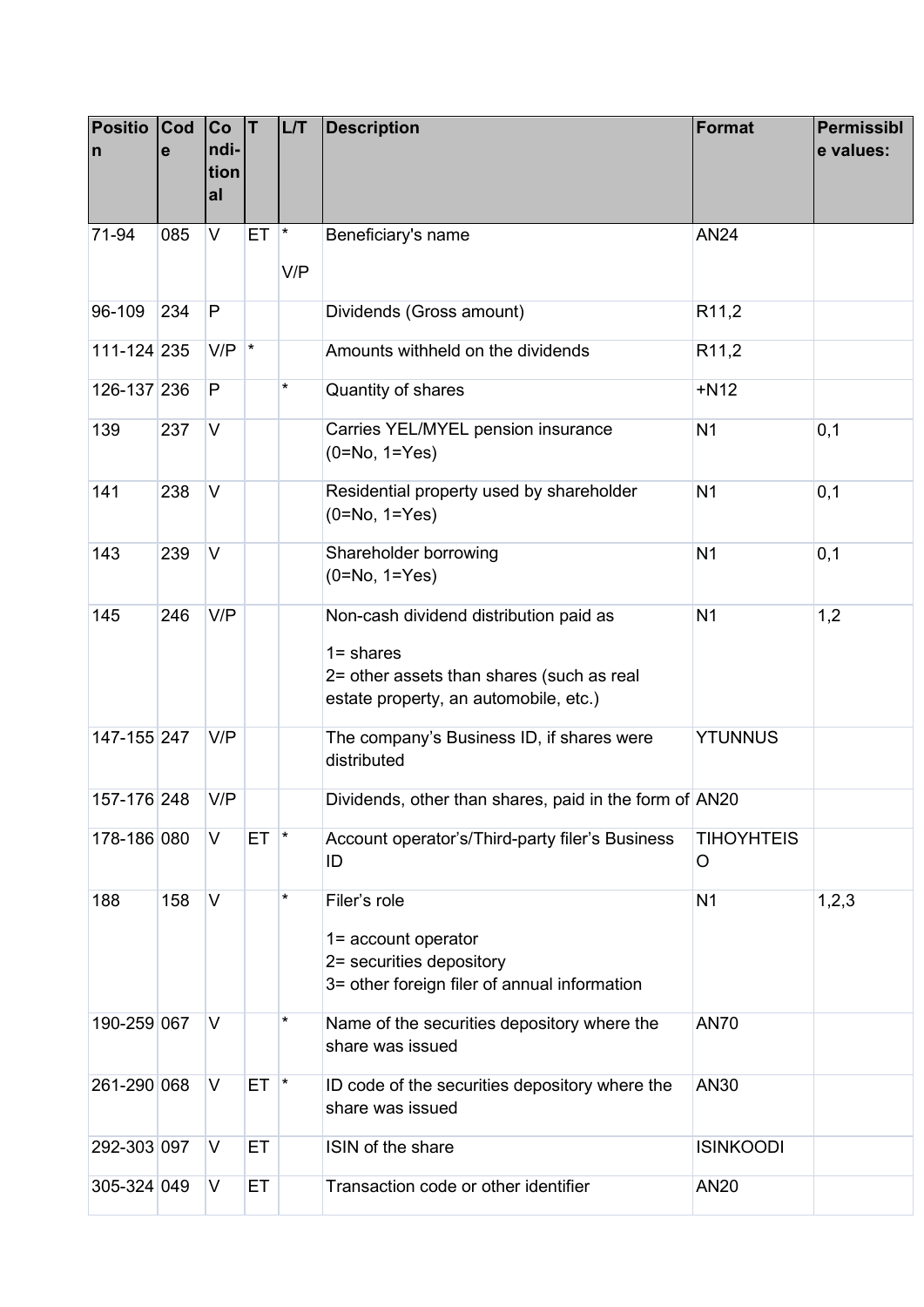| <b>Positio</b><br>$\mathsf{I}$ | $ $ Cod<br>le | Co<br>ndi-<br>tion<br><b>al</b> |   | <b>L/T</b> | <b>Description</b>                                        | Format                           | Permissibl<br>e values: |
|--------------------------------|---------------|---------------------------------|---|------------|-----------------------------------------------------------|----------------------------------|-------------------------|
| 326-336                        |               |                                 |   |            | Reserve space                                             |                                  |                         |
| 338-372 048                    |               | P                               |   |            | Software application that produced this file              | AN35                             |                         |
| 374-385 014                    |               | P                               | Т |            | Identifier of the software that produced the file         | Y-<br><b>TUNNUS AN2</b>          |                         |
| 387-400 198                    |               | $\mathsf{P}$                    |   |            | Send Date and Time — populated by the<br>service provider | <b>PPKKVVVV</b><br><b>HHMMSS</b> |                         |
|                                | 999           | P                               |   |            | <b>Final identifier</b>                                   | N <sub>8</sub>                   |                         |

## <span id="page-5-0"></span>**8 AUTOMATED CHECK PROCESSES**

| New/    | Code             | <b>Description of Calc. Rule / Check</b>                                              |
|---------|------------------|---------------------------------------------------------------------------------------|
| Changed |                  |                                                                                       |
|         | 207              | #1065; Invalid input: The tax year for which the dividends are distributed (207) must |
|         | 058              | be the same as or earlier than Year of payment (058), Date of decision to distribute  |
|         | 211              | dividends (211) and Date of commencement of the payment (212).                        |
|         | 212              |                                                                                       |
|         | 058              | #1724; Date of commencement of the payment (212) may not be later than Year of        |
|         | 212              | payment (058).                                                                        |
|         | $\overline{211}$ | #1069; Invalid input: The date when the corporate decision was made to distribute     |
|         | 212              | dividends (211) must be the same as the Date of commencement of the payment           |
|         |                  | (212) or an earlier date.                                                             |
|         | 085              | #1066; Beneficiary's name (085) is a mandatory field because you have entered a       |
|         | 083              | dummy identity code in the Personal ID or Business ID (083) field.                    |
|         | 084              | #1599; If the Type of Payment (084) is 07, you must fill in a dummy ID in 083         |
|         | 083              | (Beneficiary's Business ID or Personal ID): either ppkkvv-UUUU or 0000000-0 (a        |
|         |                  | dummy Business ID).                                                                   |
|         | 084              | #1600; If the Type of Payment (084) is 07, also populate Tax withheld on the paid     |
|         | 235              | dividends (235) and its amount must be 50% of Dividends (234).                        |
|         | 234              |                                                                                       |
|         | 084              | #1594; Only dividends that have the 07 Type of Payment (084) can have a               |
|         | 049              | transaction code or other identifier (049)                                            |
|         | 084              | #1698; If the Type of Payment (084) is 08, also populate Non-cash dividend            |
|         | 246              | distribution paid as (246)                                                            |
|         | 084              | #1699; If the Type of Payment (084) is 08 and Non-cash dividend distribution paid     |
|         | 246              | as (246) is 1, also populate The company's Business ID, if shares were distributed    |
|         | 247              | (247).                                                                                |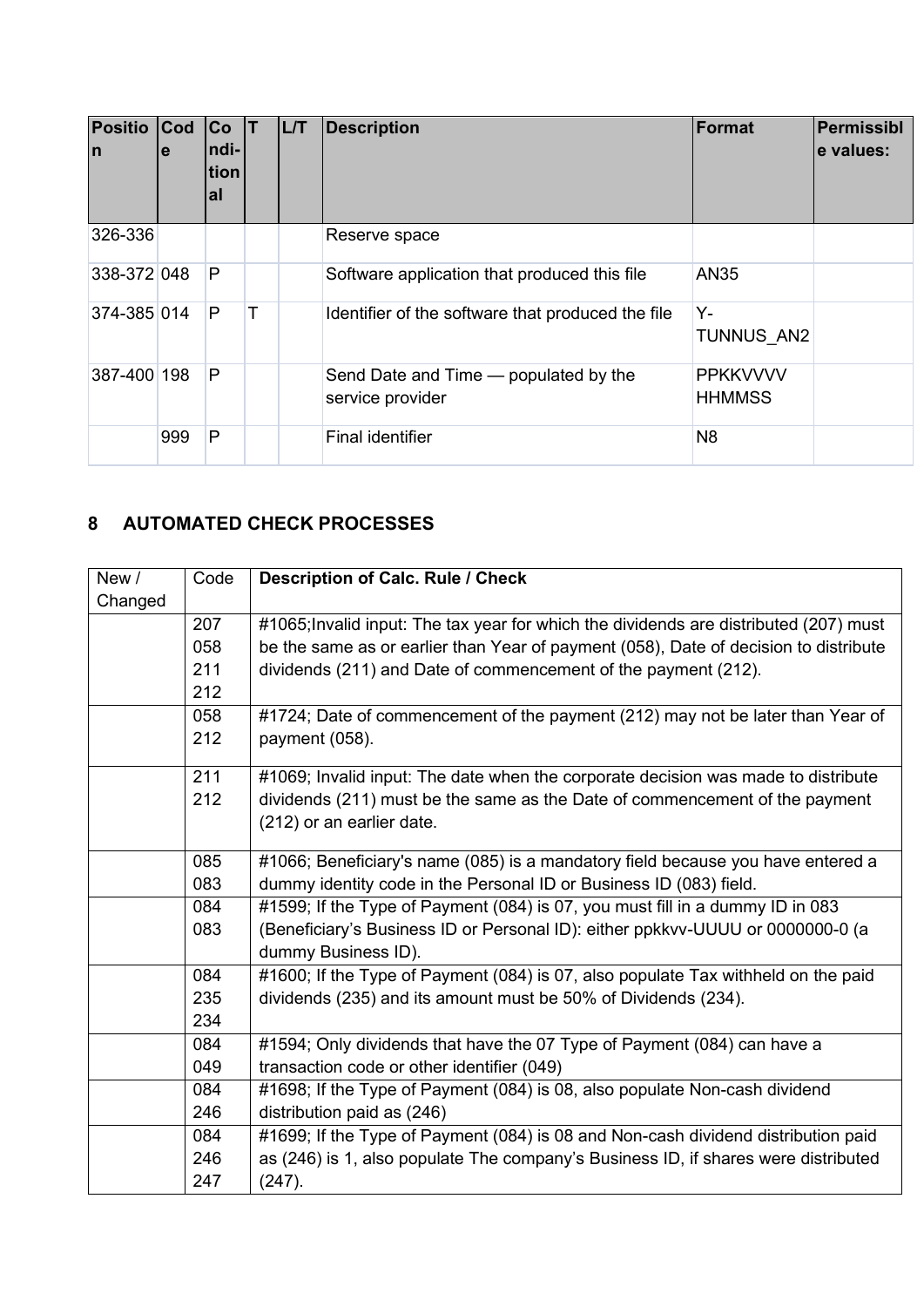| New /      | Code | <b>Description of Calc. Rule / Check</b>                                                    |
|------------|------|---------------------------------------------------------------------------------------------|
| Changed    |      |                                                                                             |
|            | 246  | #1700; If Non-cash dividend distribution paid as (246) is 2, also populate Dividends,       |
|            | 248  | other than shares, paid in the form of (248).                                               |
|            | 234  | #1701; Gross dividends must be greater than 0.                                              |
|            | 234  | #1702; Withholding on dividends cannot be greater than gross dividends.                     |
|            | 235  |                                                                                             |
|            | 084  | #1703; Payment type 08 must be used when information on non-cash dividends                  |
|            | 246  | (dividends in natura) is submitted (246)                                                    |
|            | 080  | #1704; If the Business ID of the account operator or other third-party filer that           |
|            | 158  | submits the return (080) is populated, then the value of Filer's role (158) must be $1=$    |
|            |      | account operator, $2$ = securities depository, or $3$ = $3$ = other foreign filer of annual |
|            |      | information.                                                                                |
|            | 068  | #1705; If you populated either the Name of the securities depository where the              |
|            | 067  | share was issued (067) or the ID code of the securities depository where the share          |
|            |      | was issued (068), you must populate both two elements.                                      |
| <b>New</b> | 236  | #1747; The number of shares (236) cannot be 0.                                              |

#### <span id="page-6-0"></span>**9 MESSAGES**

#### <span id="page-6-1"></span>**10 EXAMPLE**

A VSOSERIT filing created by TestiAccounting Pro software application (048) regarding a beneficiary itemization.

Dividends (084) relate to the 2021 Year of payment (058), the Business ID of the company is 6612663-4 (010). The tax year for which the dividends are distributed is 2019 (207), Date of decision is 28022021 (211) and Date of commencement is 01042021 (212). Distributing company's type of incorporation (210) is Listed. Beneficiary's personal identity code (083) is 131052-995Y, gross amount of dividends (234) is €3,000 and Amount withheld (235) is €450 and the quantity of shares (236) is 100. It is additionally stated that company-owned residential property is in a shareholder's use (238). This itemization is number 1, which is also the value of the final identifier (999).

000:VSOSERIT 058:2021 010:6612663-4 084:01 207:2019 211:28022021 212:01042021